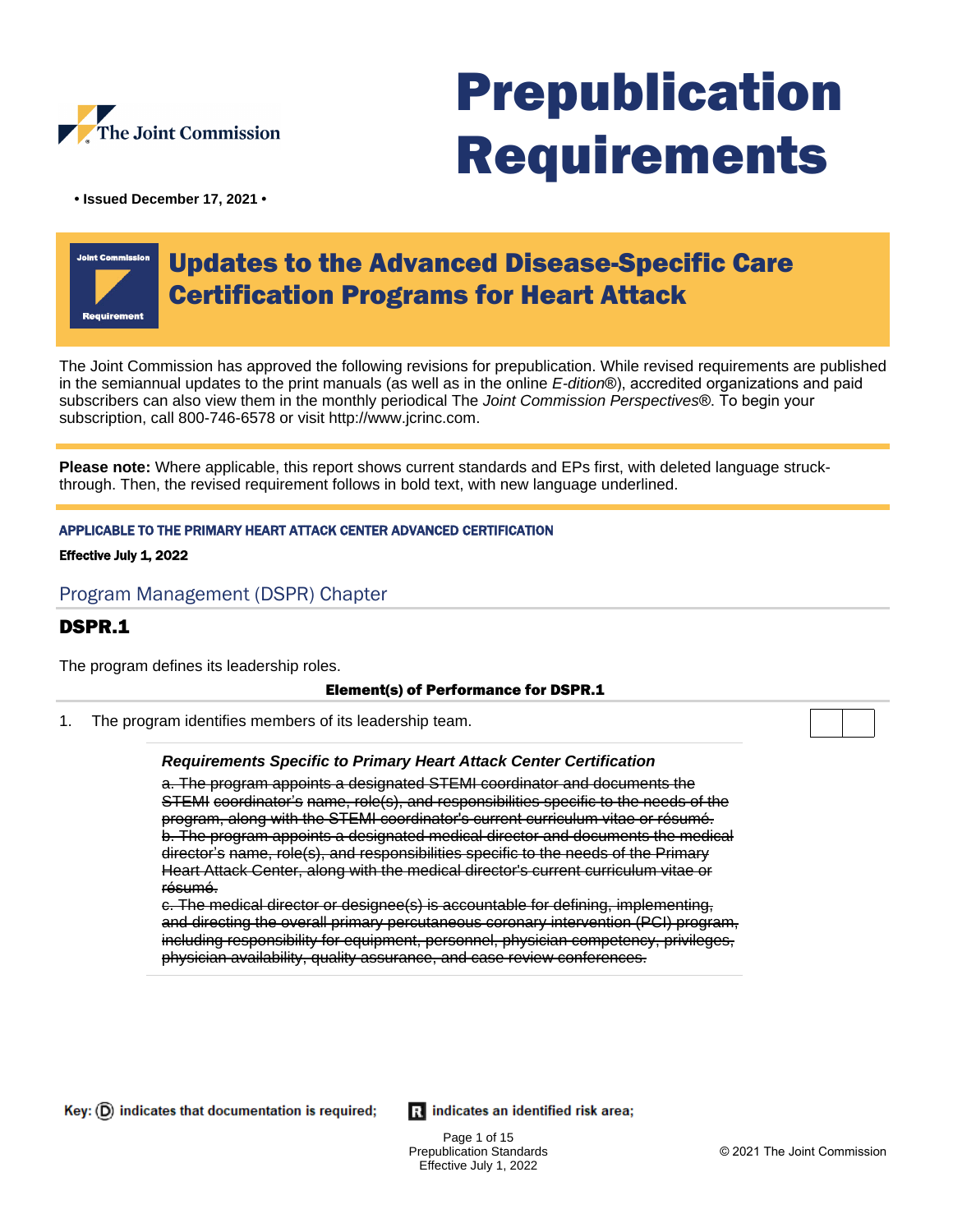

#### **Requirements Specific to Primary Heart Attack Center Certification**

**a. The program appoints a designated medical director who has knowledge and experience in the assessment, diagnosis, and treatment of acute coronary syndrome (ACS), cardiac arrest, and cardiogenic shock and interventions that include percutaneous coronary intervention (PCI). The medical director is accountable for defining, implementing, and directing the interventional cardiology program.**

**Note: Program responsibility includes oversight of personnel, physician competency, physician privileging, physician availability, quality assurance, and case review conferences.**

**b. The program appoints a designated coordinator who has knowledge and experience in managing patients with acute coronary syndrome (ACS), cardiac arrest, and cardiogenic shock and interventions that include percutaneous coronary intervention (PCI).**

4. The program leader(s) identifies, in writing, the composition of the interdisciplinary team.

#### **Requirements Specific to Primary Heart Attack Center Certification**

**a. Patients with symptoms of acute coronary syndrome (ACS) are managed by an interdisciplinary team who work collaboratively across clinical specialties to provide optimal patient-centered care.**

**b. Members of the interdisciplinary team have qualifications, training, and experience working with patients who present with or develop symptoms of ACS, cardiac arrest, or cardiogenic shock and interventions that include percutaneous coronary intervention (PCI). The interdisciplinary team includes, but is not limited to, the following:** 

- **Emergency room physician(s)**
- **Advanced practice provider(s) (if utilized by the program)**
- **Cardiologist(s)**
- **Interventional cardiologist(s)**
- **Critical care specialist(s) (if utilized by the program)**
- **Attending physician or hospitalist**
- **Nursing staff**
- **Pharmacist**

**c. Based on patient and family needs, the interdisciplinary team also utilizes the following individuals and services as applicable:** 

- **Physical and occupational therapists**
- **Nutrition**
- **Behavioral health services (available on site or by referral)**
- **Spiritual support services (available on site or by referral)**
- **Social work and/or case management**
- **Cardiac rehabilitation (available on site or by referral)**
- **Financial support**
- **d. The organization documents the roles and responsibilities for members of its interdisciplinary team.**

Ri indicates an identified risk area;

⊚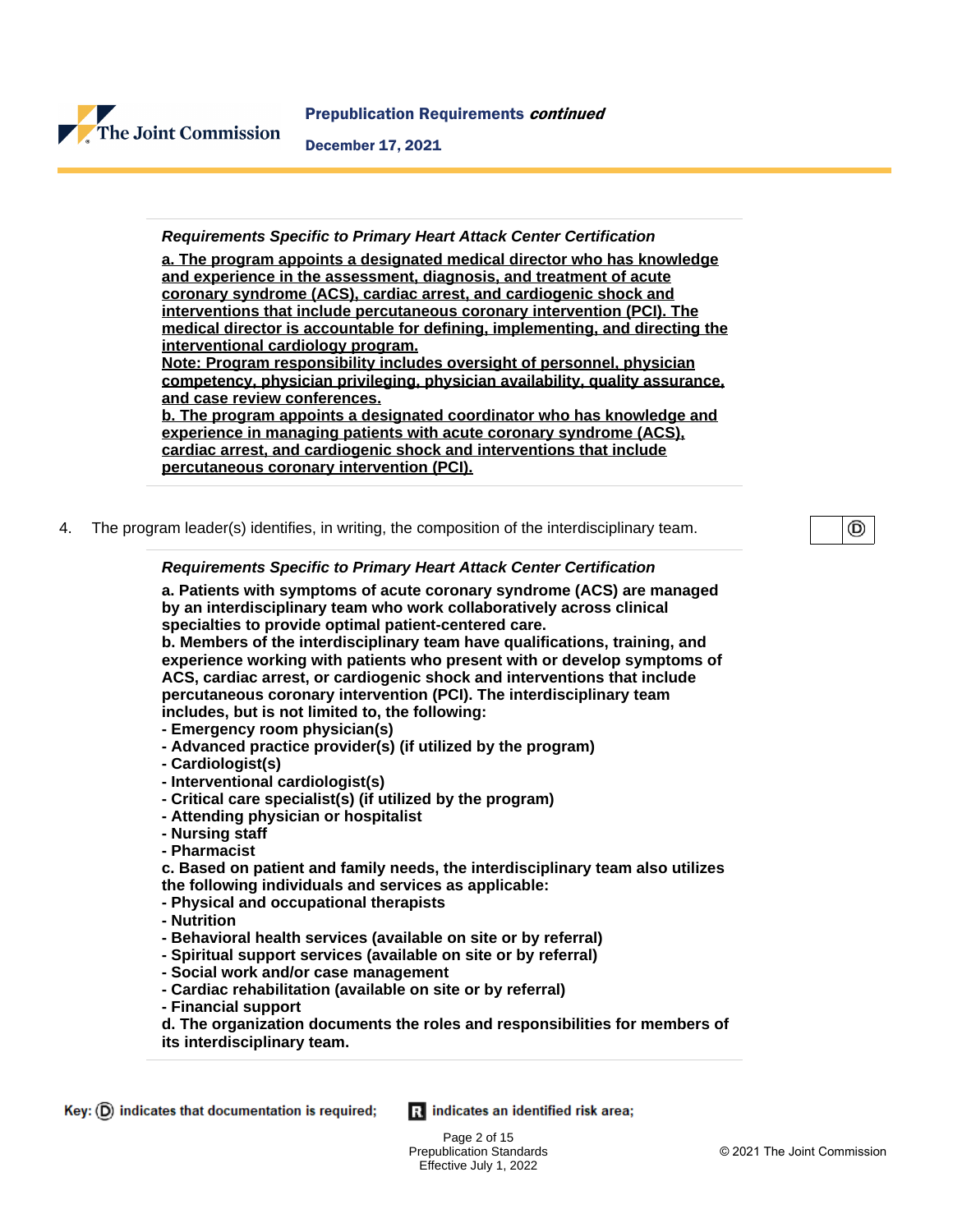

7. The program leader(s) makes certain that practitioners practice within the scope of their licensure, certification, training, and current competency.

**Requirements Specific to Primary Heart Attack Center Certification a. The program makes certain that licensed practitioners are trained,** 

**experienced, and privileged to diagnose and treat patients with acute coronary syndrome according to their scope of practice and in accordance with laws and regulations and organizational procedure(s). b. The interventional cardiologist(s) is privileged by the organization to perform interventional cardiology procedures.**

## DSPR.2

The program is collaboratively designed, implemented, and evaluated.

#### Element(s) of Performance for DSPR.2

1. The interdisciplinary team designs the program.

#### **Requirements Specific to Primary Heart Attack Center Certification**

a. The interdisciplinary team develops guideline-based, institution-specific written protocols for triaging and managing patients who present with signs and symptoms suggestive of STEMI.

b. The program creates a project plan or charter delineating the interdisciplinary team's expectations, accountabilities, and goals.

 $Key: (D)$  indicates that documentation is required;

Ri indicates an identified risk area;

Page 3 of 15 Prepublication Standards Effective July 1, 2022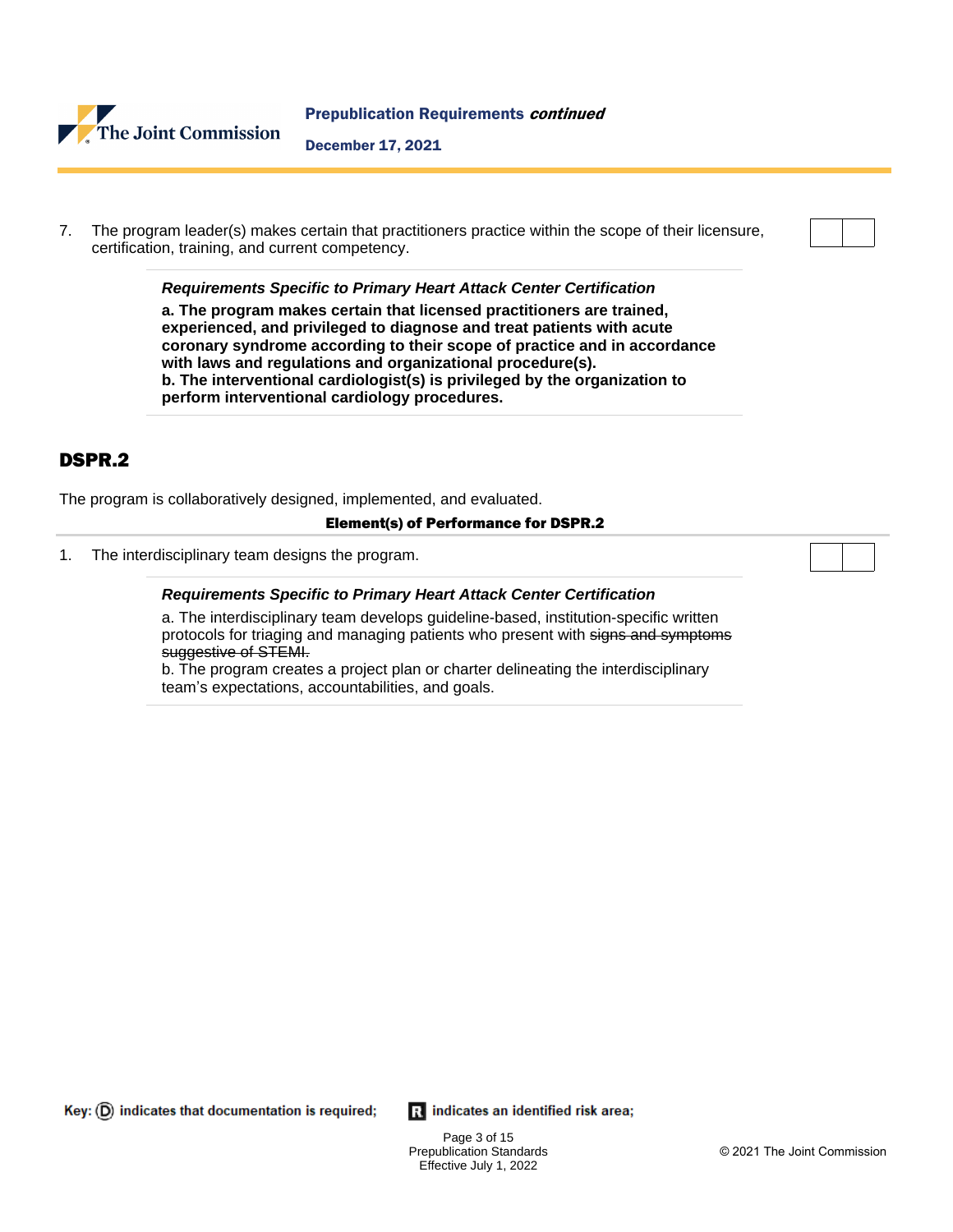

#### **Requirements Specific to Primary Heart Attack Center Certification**

**a. The interdisciplinary team develops guideline-based, institution-specific written protocols for triaging and managing patients who present with or develop signs and symptoms of acute coronary syndrome (ACS) and complications related to ACS, that include, but are not limited to, the following:**

**- Preferred reperfusion strategy is primary percutaneous coronary intervention (PPCI) with a defined back-up strategy**

**- Pre-hospital activation criteria for acute ST-elevated myocardial infarction (STEMI)/STEMI equivalent patients and other life-threatening arrhythmias - Emergency department triage criteria for the rapid identification of patients with chest pain/anginal equivalent symptoms**

**- Activation and response criteria for the cardiac catheterization laboratory team and interventional cardiologist**

**- Patient selection criteria for primary percutaneous coronary intervention (PPCI) (such as STEMI, shock, hemodynamic/electrical instability, advanced heart failure, continued angina)**

**- Cardiac risk scoring using an evidenced-based tool for non-ST elevated myocardial infarction (NSTEMI), unstable angina, and chest pain patients - Cardiogenic shock resuscitation and management**

**- Post-arrest cardiac care including targeted temperature management, if** 

**indicated - Emergency procedures for adverse events (such as cardiac arrest or cardiogenic shock) occurring during interventional cardiology procedures - Transfer criteria for services not provided on site**

**- Acceptance of transfer-in patients from non-PCI capable centers b. The program creates a project plan or charter delineating the interdisciplinary team's expectations, accountabilities, and goals. c. The program collaborates with emergency medical services (EMS) in developing prehospital treatment guidelines for EMS personnel, including** 

**transport of acute ST-elevated myocardial infarction (STEMI)/STEMI equivalent patients directly to a percutaneous coronary intervention (PCI) capable center.**

**d. At least every six months, the program participates in state or regional heart attack–related activities that promote improving heart attack or STEMI systems of care.**

2. The interdisciplinary team implements the program.

#### **Requirement Specific to Primary Heart Attack Center Certification**

a. At least quarterly, the interdisciplinary team has STEMI meetings related to operational issues, solutions, and metrics demonstrating improvement. Documentation includes roster with discipline (title) listed, attendance records, meeting minutes, exhibits, and handouts.

Ri indicates an identified risk area;

Page 4 of 15 Prepublication Standards Effective July 1, 2022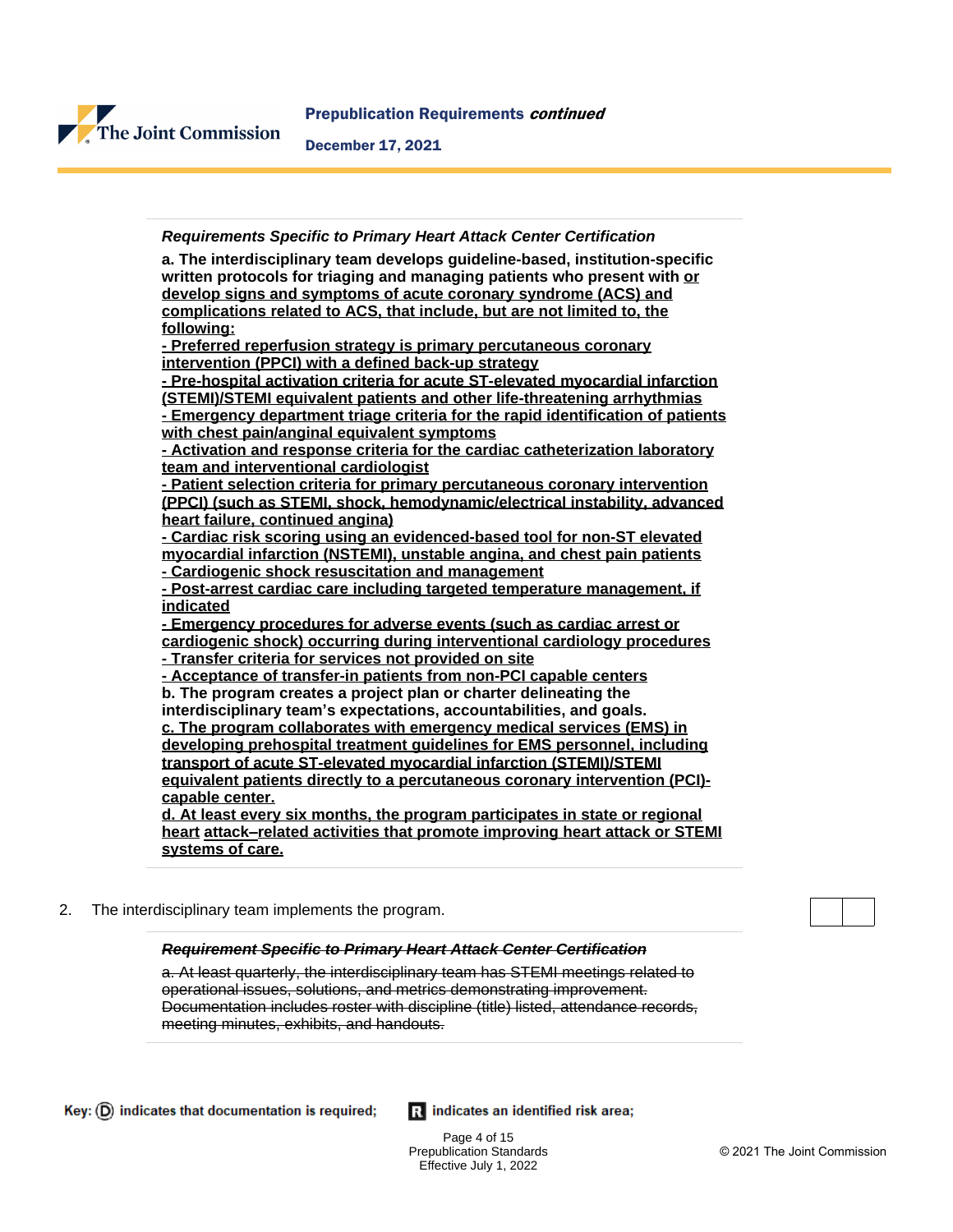

3. The interdisciplinary team evaluates the program.

**Requirement Specific to Primary Heart Attack Ready Certification**

**a. At least quarterly, representatives of the interdisciplinary team participate in meetings to review the assessment, diagnosis, and treatment provided to acute coronary syndrome (ACS) patients, including review of cardiac arrest and cardiogenic shock and treatment interventions such as percutaneous coronary intervention (PCI). Documentation includes attendance records and meeting minutes.**

4. The interdisciplinary team uses the results of the program evaluation to improve performance.

**Requirement Specific to Primary Heart Attack Center Certification** a. The program has a process to provide feedback to emergency medical service agencies and interfacility transport agencies within 24 to 48 hours.

## DSPR.3

The program meets the needs of the target population.

#### Element(s) of Performance for DSPR.3

3. The program identifies its target population.

**Requirement Specific to Primary Heart Attack Center Certification a. The program develops a minimum of two community outreach activities per year that include populations that are at higher risk for health care disparities.**

4. The services provided by the program are relevant to the target population.

**Requirement Specific to Primary Heart Attack Center Certification**

a. The program develops an outreach plan for educating the community on heart attack care.

Note: Documentation examples may include advertising campaigns, public service announcements, specific trainings.

Ri indicates an identified risk area;

Page 5 of 15 Prepublication Standards Effective July 1, 2022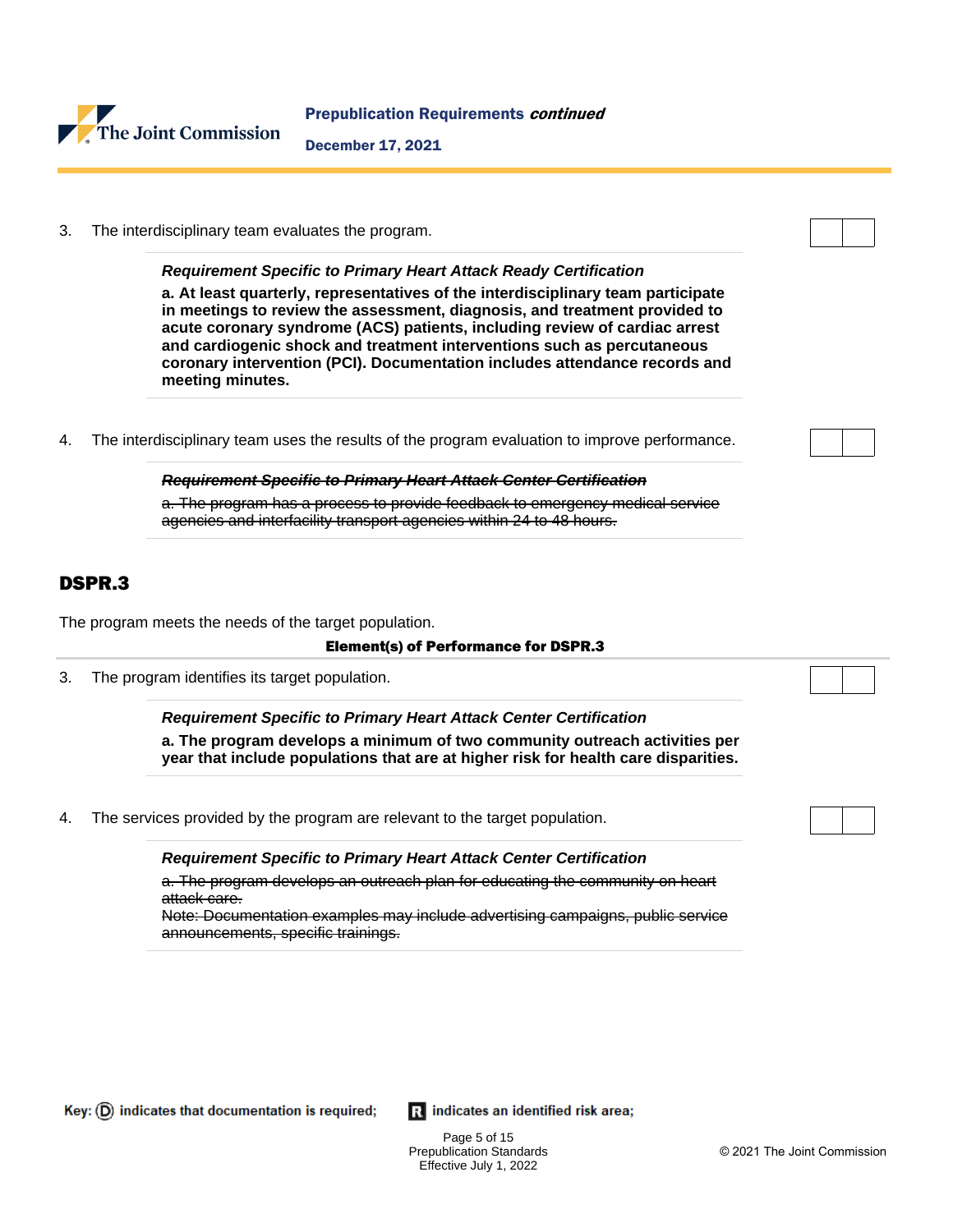

**Requirements Specific to Primary Heart Attack Center Certification**

**a. The program performs the following services 24 hours a day, 7 days a week:**

**- 12-lead electrocardiogram (ECG)**

**- Chest electromagnetic radiation (X-ray)**

**- Computed tomography (CT) and/or coronary computed tomography angiography (CCTA)**

**- Laboratory testing that includes troponins, complete blood cell counts with platelets, coagulation studies, and blood chemistries**

**b. The program performs the following advanced imaging when indicated by patient need:**

**- Carotid duplex ultrasound**

**- Transesophageal echocardiography (TEE)**

**- Transthoracic echocardiography (Echo)**

**- Diagnostic cardiac stress testing (exercise or pharmacologic)**

**- Cardiac magnetic resonance imaging (cardiac MRI) (on site or by referral) c. The program has a cardiac step-down unit, cardiac telemetry unit, or designated beds available 24 hours a day, 7 days a week for the management of acute coronary syndrome patients.**

**d. The program has a cardiac intensive care unit or designated intensive care beds available 24 hours a day, 7 days a week for the management of critical cardiac patients.**

## DSPR.5

The program determines the care, treatment, and services it provides.

#### Element(s) of Performance for DSPR.5

6. The program has a process to provide emergency/urgent care.

#### **Requirements Specific to Primary Heart Attack Center Certification**

a. The program develops a standardized process for the timely triage, diagnosis, and treatment of a STEMI patient, which includes protocols for the emergency department, whether patients arrive to the emergency department by emergency medical service or walk-in. The process and protocols are documented. b. Written protocols for the emergency department demonstrate the rapid identification of a STEMI patient, including walk-ins and patients for whom a STEMI diagnostic pre-hospital 12-lead ECG is not available, by acquisition of a 12-lead ECG with the goal of completion within 10 minutes of arrival. c. The program develops a written protocol for a STEMI alert/call system for prompt activation of the STEMI/catheterization laboratory team. Documentation reflects staff utilization of the call system.

Ri indicates an identified risk area;

Page 6 of 15 Prepublication Standards Effective July 1, 2022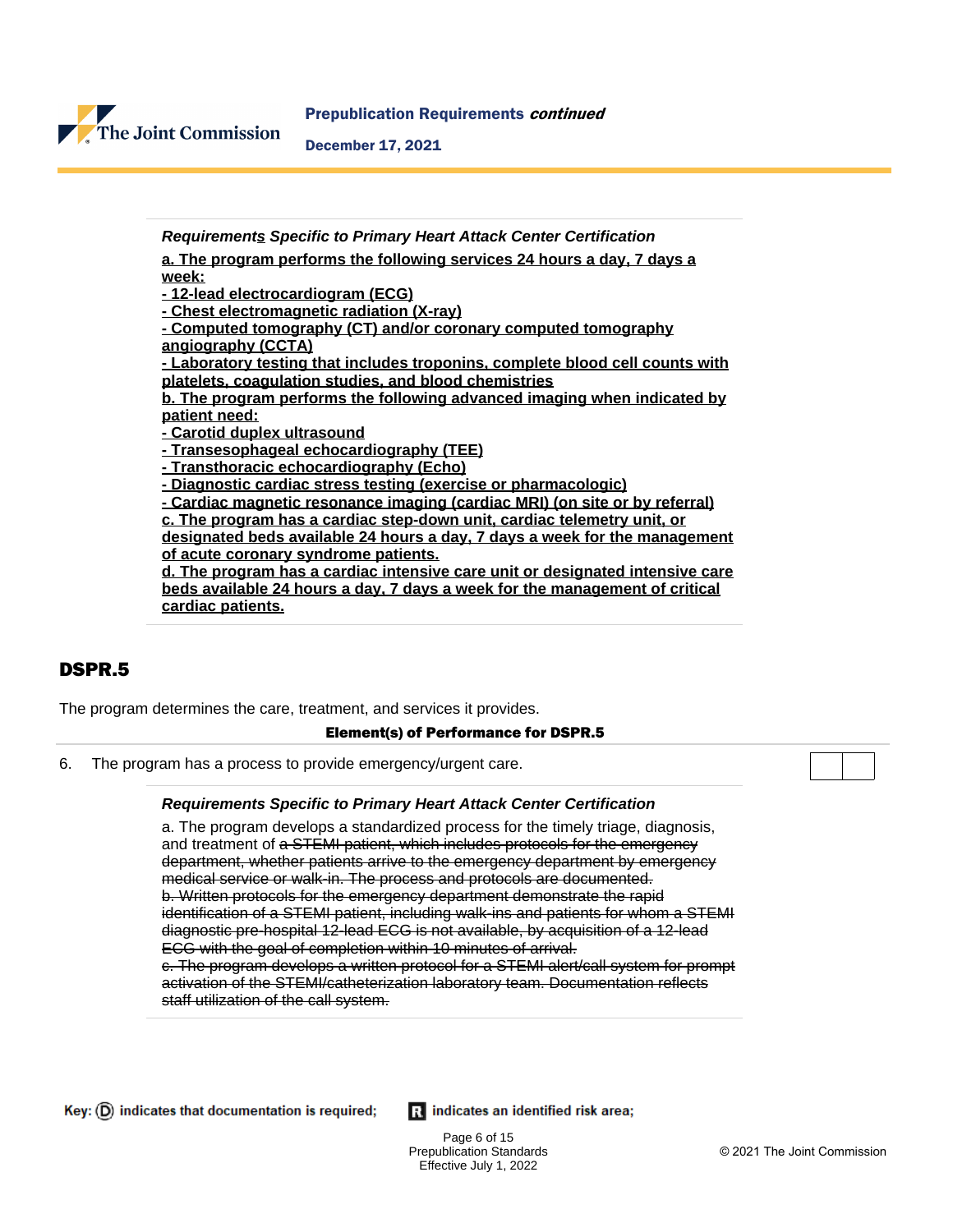

#### **Requirement Specific to Primary Heart Attack Center Certification**

**a. The program develops standardized processes for the timely triage, diagnosis, and treatment of patients who present with or develop signs and symptoms of acute coronary syndrome (ACS) that include, but are not limited to, the following: - Prehospital activation for all acute ST-elevated myocardial infarction** 

**(STEMI)/STEMI equivalent or other life-threatening arrhythmias - A 12-lead ECG is acquired for all patients presenting to the emergency department with chest pain/anginal equivalent symptoms - Upon identification of STEMI/STEMI equivalent, immediate activation of the cardiac catheterization team and interventional cardiologist. Note: This includes prehospital activation when STEMI is identified by emergency medical services. - Cardiac risk scoring using an evidenced-based tool when ruling out acute myocardial infarction (AMI) for non-STEMI patients - Initiates targeted temperature management with continued monitoring when return of spontaneous circulation has been achieved, per hospital policy - Initiates intervention(s) for patients in cardiogenic shock, per hospital policy**

7. The program provides the number and types of practitioners needed to deliver or facilitate the delivery of care, treatment, and services.

#### **Requirements Specific to Primary Heart Attack Center Certification**

a. The program maintains a 24 hours a day, 7 days a week on-call schedule for catheterization laboratory staff and interventional cardiologist coverage. b. The program has a process that requires the catheterization laboratory staff and the interventional cardiologist to arrive on site within 30 minutes of STEMI activation.

Note: The program will provide supporting documentation for the previous 6 months for initial certification. For recertification, the previous 24 months may be reviewed. c. The program has an emergency/adverse weather contingency plan and policy addressing emergency/weather staffing that addresses a backup plan in the event the catheterization laboratory staff cannot arrive within the required time frame.

Key:  $(D)$  indicates that documentation is required;

Ri indicates an identified risk area;

Page 7 of 15 Prepublication Standards Effective July 1, 2022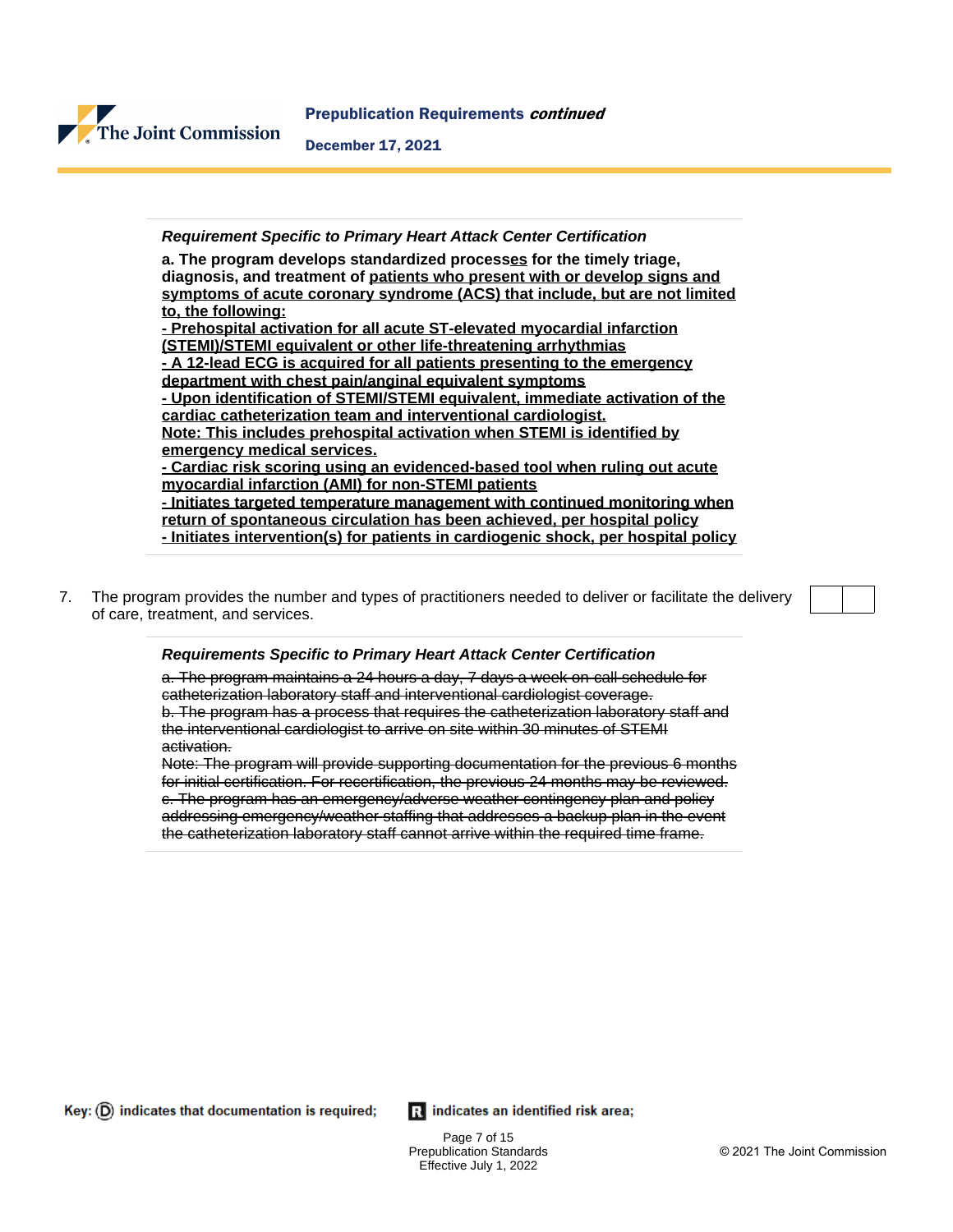

**Requirements Specific to Primary Heart Attack Center Certification**

**a. The program has the appropriate number of medical, nursing, and ancillary staff 24 hours a day, 7 days a week to assess, diagnose, and treat patients with acute coronary syndrome (ACS), cardiac arrest, and cardiogenic shock and perform percutaneous coronary intervention (PCI).**

**b. The program has access to cardiology expertise 24 hours a day, 7 days a week.**

**Note: Access to cardiology expertise may be in person, via telemedicine, or phone consultation.**

**c. The program maintains an on-call schedule for the cardiac catheterization team and interventional cardiologist coverage.**

**d. The program develops a contingency plan for when primary percutaneous coronary interventions are unable to be performed (such as weather-related issues impeding staff arrival or equipment failures).**

## Delivering or Facilitating Clinical Care (DSDF) Chapter

## DSDF.1

Practitioners are qualified and competent.

#### Element(s) of Performance for DSDF.1

1. Practitioners have education, experience, training, and/or certification consistent with the program's scope of services, goals and objectives, and the care provided.

**Requirements Specific to Primary Heart Attack Center Certification**

a. The program has a written policy that describes the formal credentialing process for cardiologists who perform percutaneous coronary intervention (PCI). b. The program documents STEMI patients treated on an annual report that indicates percutaneous coronary intervention (PCI) volumes performed by individual interventional cardiologists each month. The annual total number of PCI procedures by cardiologist must be broken down by the following PCI types:

- Primary PCI procedures
- Facilitated/rescue PCI procedures
- Elective PCI procedures
- PCI for STEMI (unstable >12 hours from symptom onset)
- PCI for STEMI (stable >12 hours from symptom onset)
- PCI for STEMI (stable after successful full dose lytic)
- PCI for NSTEMI

Key:  $(D)$  indicates that documentation is required;

Ri indicates an identified risk area;

Page 8 of 15 Prepublication Standards Effective July 1, 2022

◉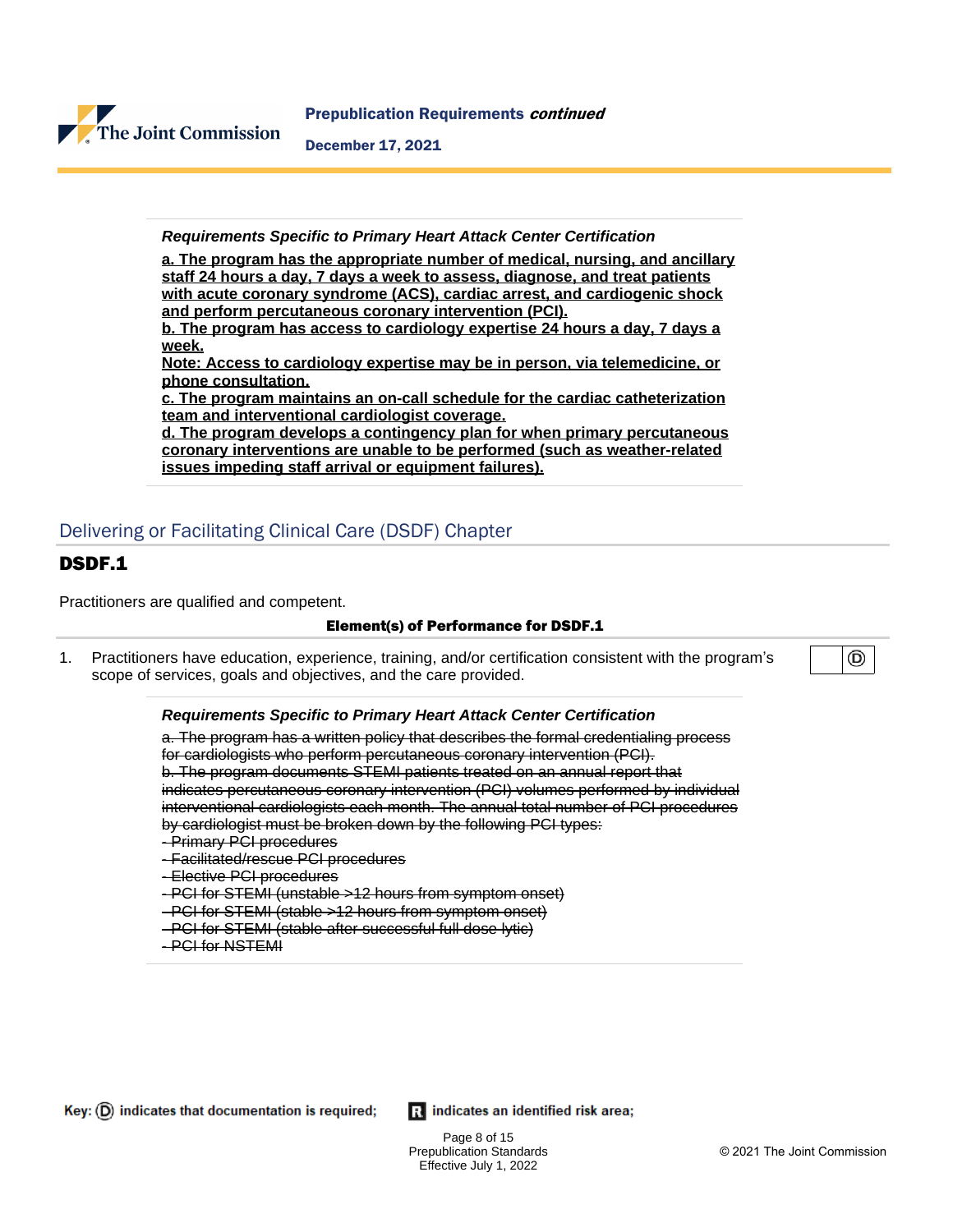

#### **Requirements Specific to Primary Heart Attack Center Certification**

**a. The program makes certain that practitioners receive education and training relevant to their roles in the care, treatment, or services of patients presenting with or developing signs and symptoms of acute coronary syndrome (ACS) and complications related to ACS. b. Practitioners demonstrate competence related to the following: - Triage and activation protocols for all patients exhibiting ST-elevated myocardial infarction (STEMI)/STEMI equivalent and life-threatening cardiac arrhythmias - Cardiac resuscitation procedures - Indications and contraindications for intravenous thrombolytic use, including known risks and adverse effects - Initiating and monitoring targeted temperature management - Initiating and monitoring cardiogenic shock management c. The cardiac catheterization team practitioners demonstrate competence related to emergency procedures in response to adverse events occurring**

- **during interventional cardiology procedures.**
- 4. Orientation provides information and necessary training pertinent to the practitioner's responsibilities. Completion of the orientation is documented.

◉

#### **Requirements Specific to Primary Heart Attack Center Certification**

**a. Registered nurses who care for cardiovascular patients complete required education and training pertinent to their patient population served, including, but not limited to the following:**

**- Rhythm recognition (such as acute ST-elevated myocardial infarctions (STEMI)/STEMI equivalents and other life-threatening arrhythmias)**

- **Telemetry monitoring systems**
- **12-lead electrocardiogram (ECG)**
- **Cardiac medications**

**- Advanced mechanical circulatory support devices (if utilized by the program)**

**- Other unit-specific training, as defined by the program**

**b. Staff (as defined by the program) who work in patient care areas are trained on the signs and symptoms of acute coronary syndrome and cardiac arrest and their activation procedures.**

7. Ongoing in-service and other education and training activities are relevant to the program's scope of services.



Ri indicates an identified risk area;

Page 9 of 15 Prepublication Standards Effective July 1, 2022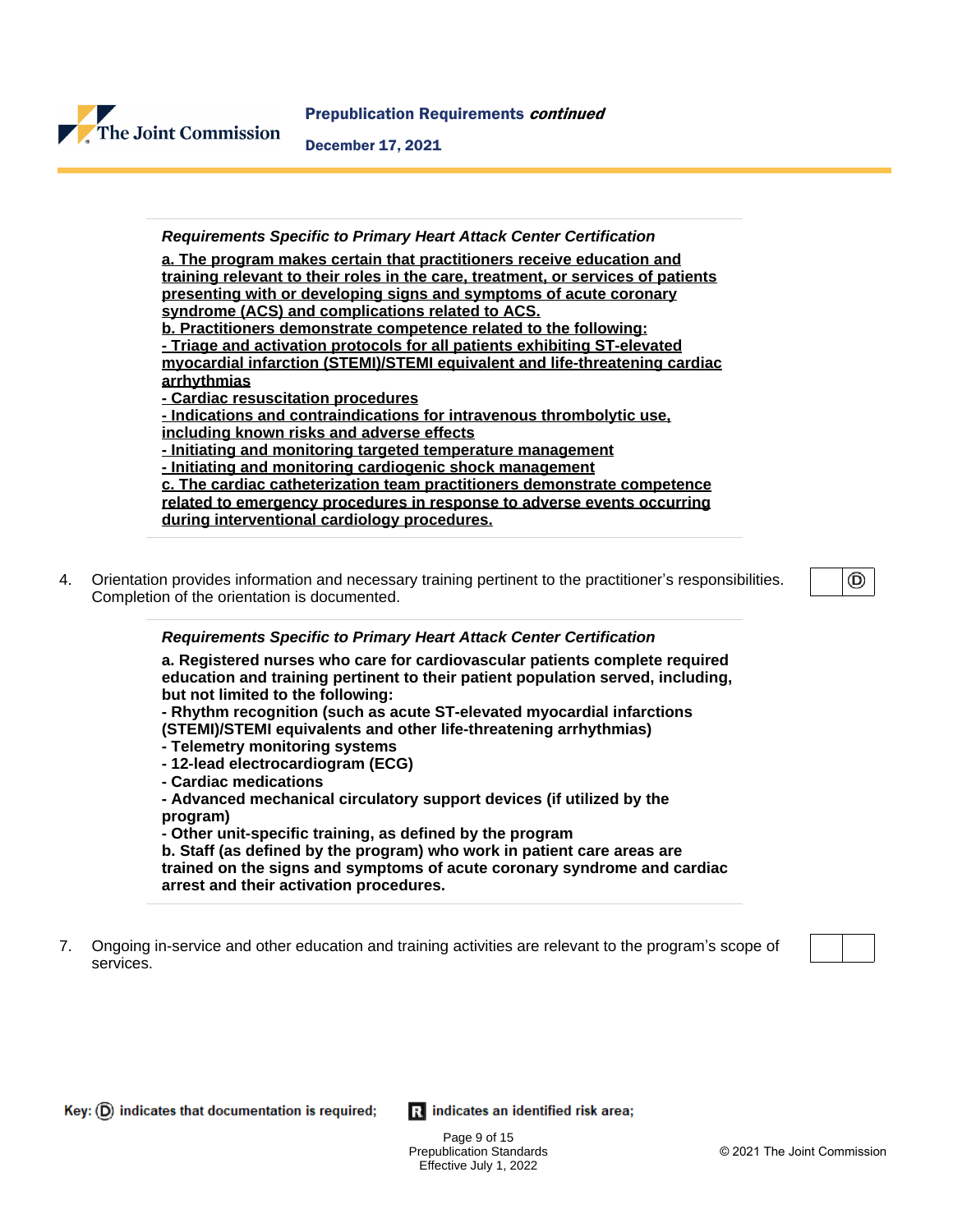

Prepublication Requirements continued

December 17, 2021

**Requirements Specific to Primary Heart Attack Center Certification**

a. The program requires training and education for staff members specific to STEMI recognition, identification, and treatment.

b. The program provides interdisciplinary training and education events for emergency medical service professionals, including 911 and interfacility transport. Documentation of agendas, rosters, or related material is required.

**Requirement Specific to Primary Heart Attack Center Certification**

**a. The program provides ongoing education and training to staff involved in the care of cardiovascular patients. The education and training are provided on an ongoing basis according to the program's defined intervals, but at a minimum, when staff responsibilities change and/or when new policies, procedures, or guidelines are implemented. Note: The format and content of education and training are determined by the program (for example, a skills day, a mock code).**

## DSDF.2

The program develops a standardized process originating in clinical practice guidelines (CPGs) or evidence-based practice to deliver or facilitate the delivery of clinical care.

#### Element(s) of Performance for DSDF.2

2. The selected clinical practice guidelines are based on evidence that is determined to be current by the clinical leaders.

> **Requirements Specific to Primary Heart Attack Center Certification a. The program follows current clinical practice guidelines based on recommendations such as those from the American Heart Association (AHA); American College of Cardiology (ACC); American College of Cardiology Foundation (ACCF); European Society of Cardiology (ESC); Heart Failure Society of America (HFSA); and Society for Cardiovascular Angiography and Interventions (SCAI). b. The clinical practice guidelines selected by the program address care, treatment, and services, including, but not limited to, the following: - ST-elevated myocardial infarction (STEMI) - Non-ST-elevated myocardial infarction (NSTEMI) and unstable angina - Cardiac interventional procedures - Cardiac arrest and targeted temperature management - Cardiogenic shock - Discharge medications**

**- Cardiac rehabilitation**

**c. The program identifies which clinical practice guidelines it has selected to develop protocols, policies, and/or procedures.**

Ri indicates an identified risk area;

Page 10 of 15 Prepublication Standards Effective July 1, 2022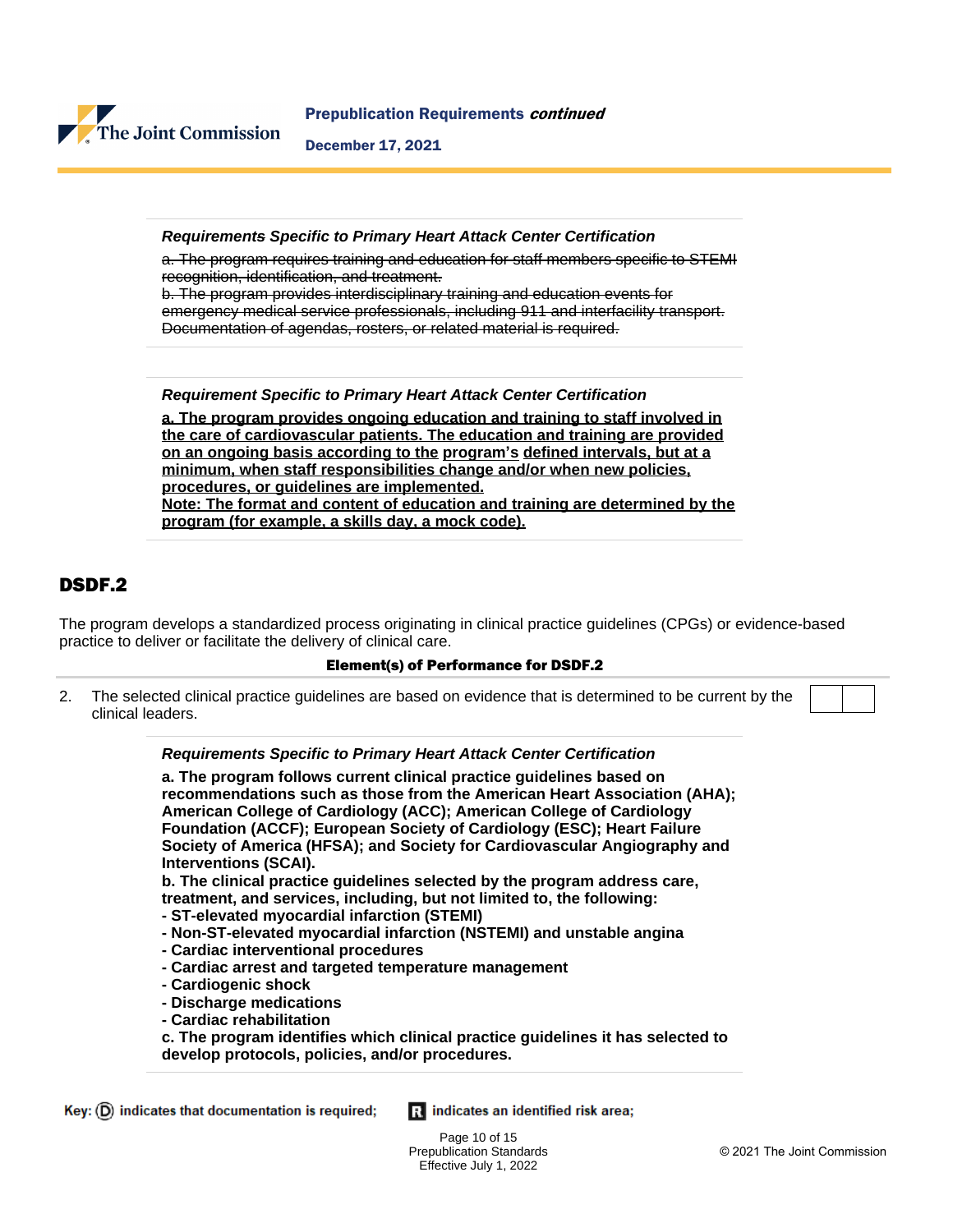

3. The program leader(s) and practitioners review and approve clinical practice guidelines prior to implementation.

**Requirements Specific to Primary Heart Attack Center Certification**

**a. The program's medical director and coordinator review and approve the clinical practice guidelines used by the interdisciplinary team to develop protocols, policies, and procedures.**

**b. The program makes certain that, at a minimum, members of the interdisciplinary team and staff who provide patient care to this patient population are educated on any protocol, policy, and procedural changes.**

## DSDF.3

The program is implemented through the use of clinical practice guidelines selected to meet the patient's needs.

#### Element(s) of Performance for DSDF.3

3. The program implements care, treatment, and services based on the patient's assessed needs.

**Requirements Specific to Primary Heart Attack Center Certification**

**a. Admitted patients are referred to cardiac rehabilitation prior to discharge, if indicated.**

**b. Other medical specialties are consulted based on the patient's assessed needs, which may be in-person or via telemedicine.**

**c. Referral for palliative care and hospice/end-of-life services is provided, if indicated.**

## DSDF.5

The program manages comorbidities and concurrently occurring conditions and/or communicates the necessary information to manage these conditions to other practitioners.

#### Element(s) of Performance for DSDF.5

1. The program coordinates care for patients with multiple health needs.

Key:  $(D)$  indicates that documentation is required;

Ri indicates an identified risk area;

Page 11 of 15 Prepublication Standards Effective July 1, 2022

⊚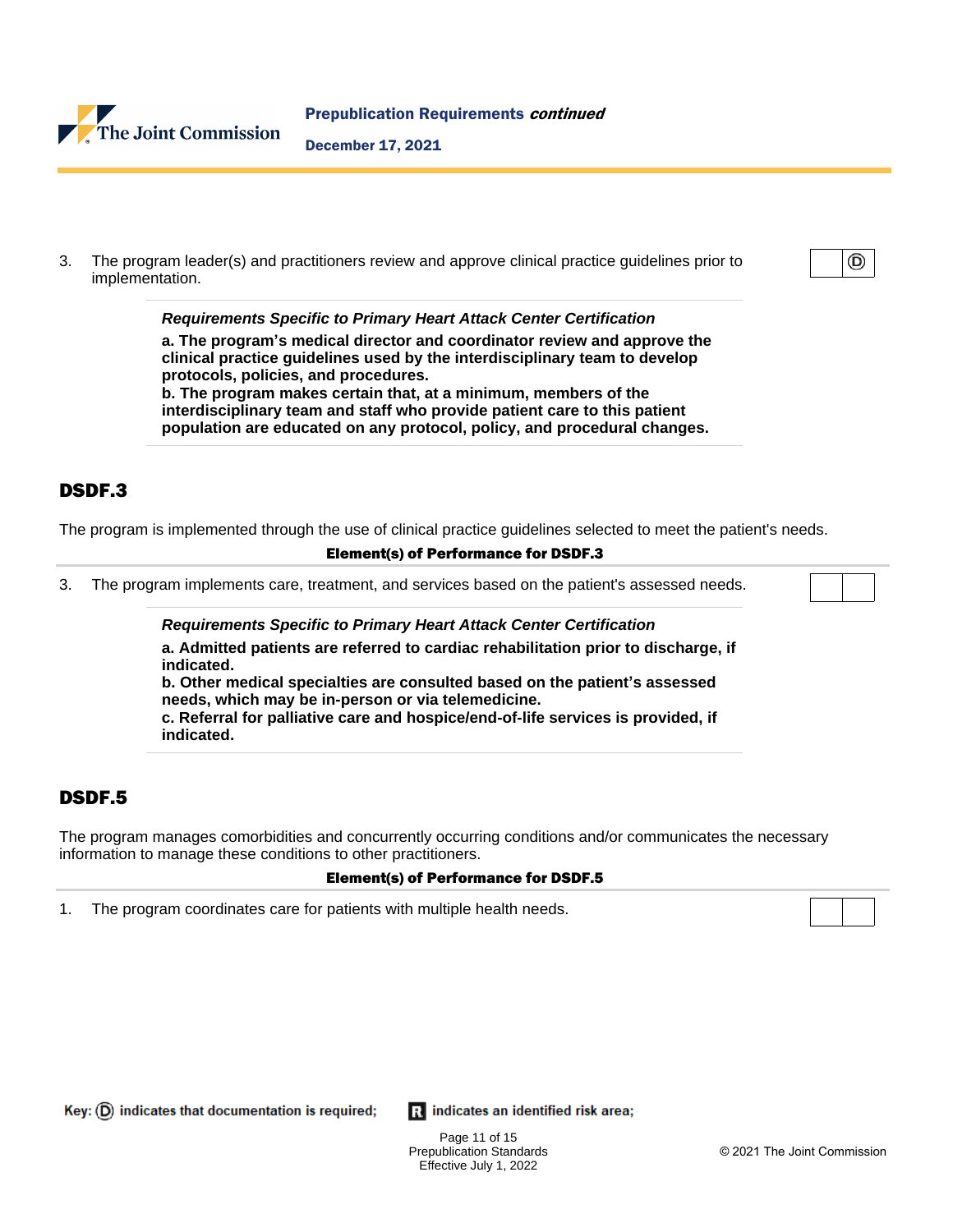

| <b>Requirements Specific to Primary Heart Attack Center Certification</b>            |
|--------------------------------------------------------------------------------------|
| Written protocols related to the universal acceptance of STEMI patients include      |
| the following:                                                                       |
| - A plan for accepting simultaneous presentations of STEMI patients                  |
| - An emergency department "no diversion plan" for STEMI patients                     |
| - The ability to provide primary PCI regardless of emergency department diversion    |
| <del>status</del>                                                                    |
| -Prioritization of emergent primary PCI for a STEMI patient (that is, postponing a   |
| scheduled nonemergent or clinically stable procedure to prioritize the emergent      |
| STEMI case)                                                                          |
| b. Call system from a transferring organization with universal patient acceptance by |
| Primary Heart Attack Centers would result in immediate activation of the             |
| catheterization laboratory team without the need for additional review or            |
| determination of bed availability.                                                   |
| The program has a written protocol(s) designating primary PCI as the standard        |
| reperfusion strategy.                                                                |

## Performance Measurement (DSPM) Chapter

#### DSPM.1

The program has an organized, comprehensive approach to performance improvement.

#### Element(s) of Performance for DSPM.1

1. The program leader(s) identifies goals and sets priorities for improvement in a performance improvement plan.

**Requirement Specific to Primary Heart Attack Ready Certification**

**a. In addition to the standardized performance measures, the program selects a minimum of two additional patient care data elements related to assessment, diagnosis, and treatment of acute coronary syndrome and/or interventional cardiology procedures.**

2. The program leader(s) involves the interdisciplinary team and other practitioners across disciplines and/or settings in performance improvement planning and activities.

#### **Requirements Specific to Primary Heart Attack Center Certification**

a. The program has a quality improvement program led by the interdisciplinary team to track and improve the treatment of the STEMI patient throughout hospitalization. b. The quality improvement program collects the following STEMI patient care data: - Time of sign/symptom onset, if available, to first medical contact through PCI - From PCI through discharge, including cardiac rehabilitation referral, if applicable

Ri indicates an identified risk area;

Page 12 of 15 Prepublication Standards Effective July 1, 2022

⊚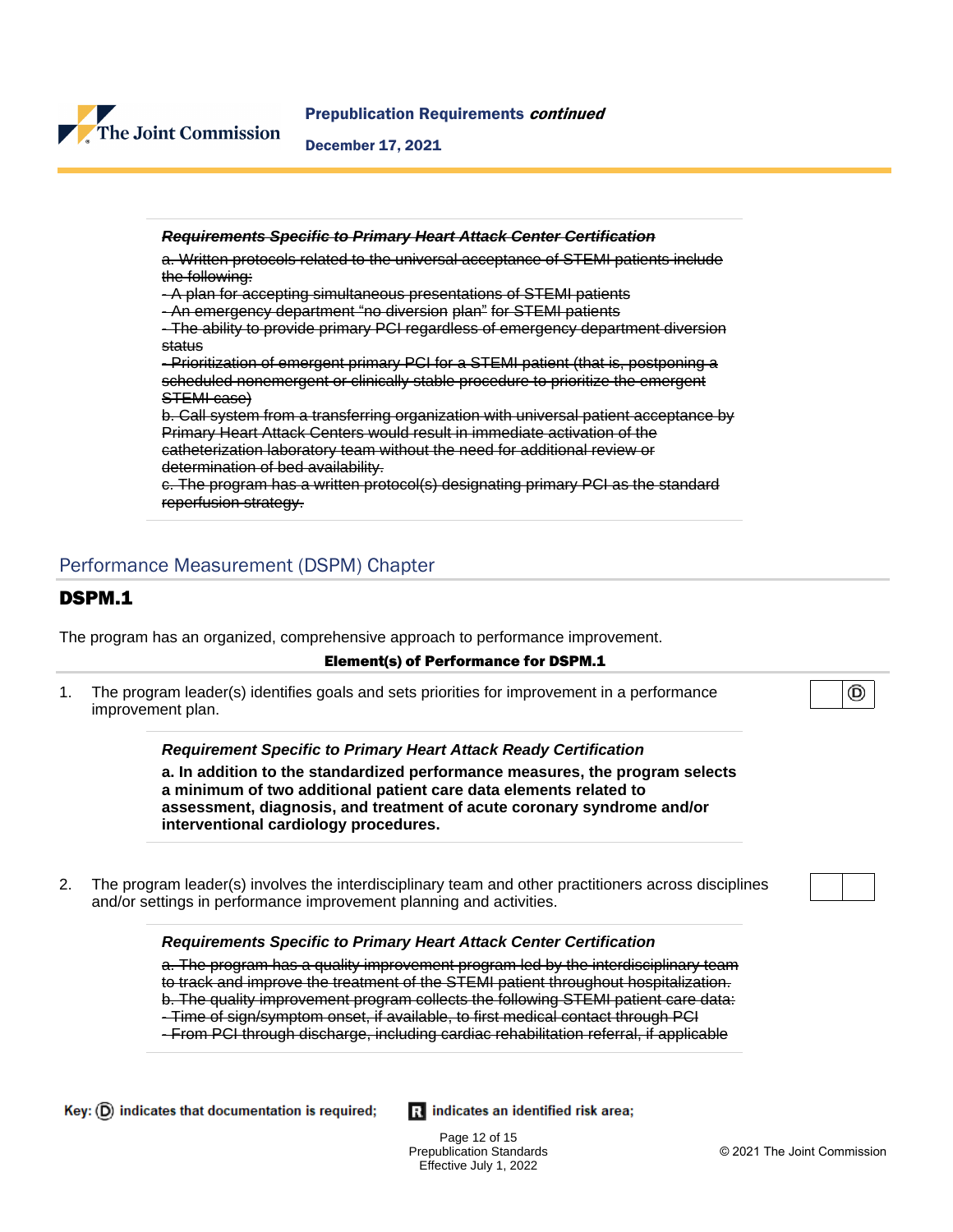

**Requirements Specific to Primary Heart Attack Center Certification a. The program's interdisciplinary team and other practitioners participate in the review of all major adverse cardiac events including, but not limited to, the following: - Unanticipated death - Bleeding/hemorrhage occurrences post-intervention - Stroke occurrences post-intervention b. The program's interdisciplinary team and other practitioners identify opportunities for improving care, treatment, and services to include, but not limited to, the following: - Delayed treatment for minority groups, women, and those who are underserved within their communities - Failed percutaneous coronary intervention (PCI) requiring emergent interventions such as coronary artery bypass grafting (CABG) and transfer - Review the assessment, diagnosis, and treatment received for patients with the following: - Myocardial infarction with no obstructive coronary artery disease (MINOCA) - Ischemia but no obstructive coronary artery disease (INOCA) - Spontaneous coronary artery dissection (SCAD) - Other complications as determined by the organization**

5. The program collects data related to its target population to identify opportunities for performance improvement.

 $Key: (D)$  indicates that documentation is required;

Ri indicates an identified risk area;

Page 13 of 15 Prepublication Standards Effective July 1, 2022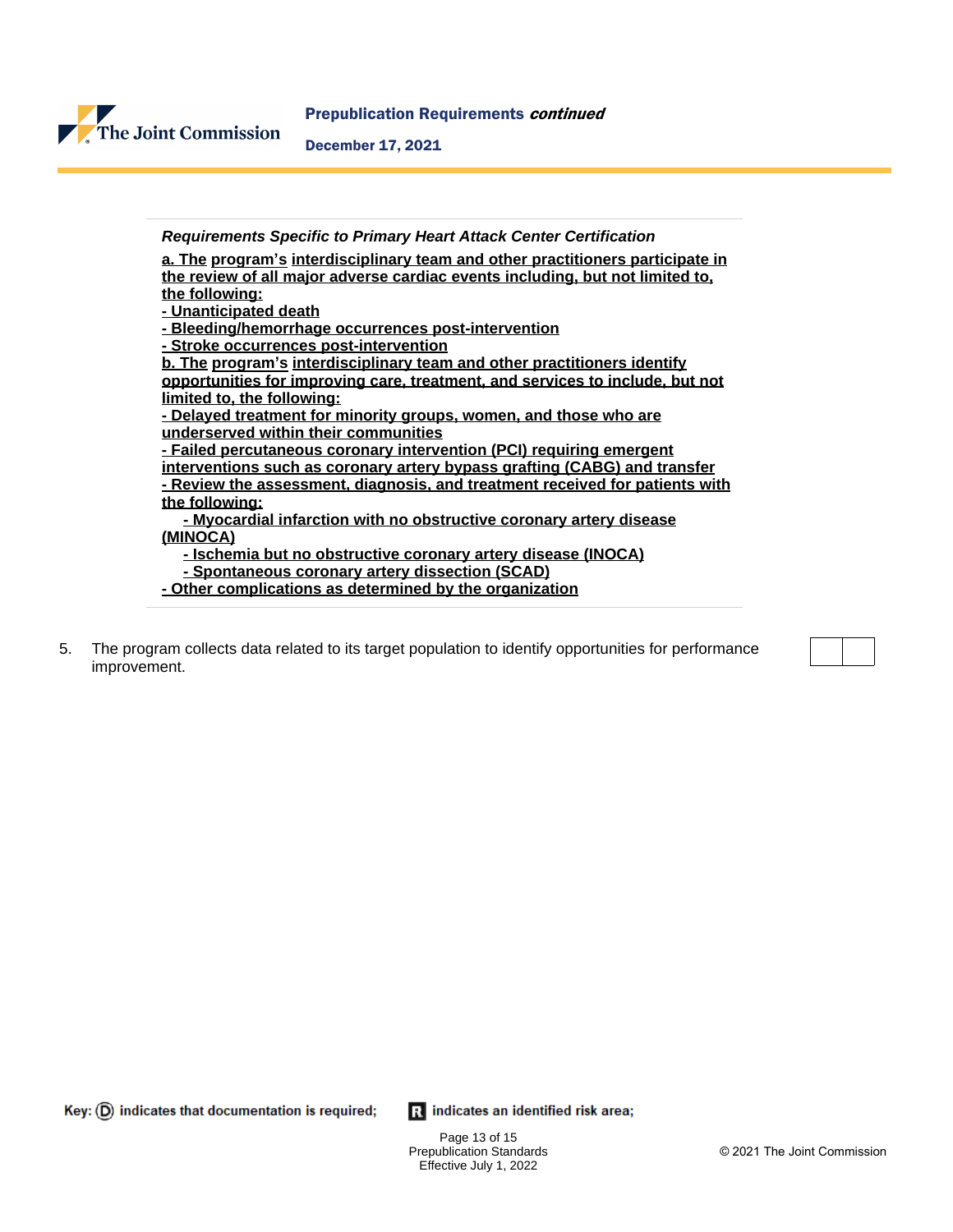

#### Prepublication Requirements continued

#### December 17, 2021



#### **Requirement Specific to Primary Heart Attack Center Certification**

a. The quality improvement program identifies outliers in the following metrics and investigates the processes in place to achieve those metrics:

- EMS/first medical contact to PCI within 90 minutes

- EMS/first medical contact to PCI within 120 minutes when transport time is 45

minutes or longer and arrival to PCI is 30 minutes or less (if applicable)

- Patient arrival to 12-lead ECG within 10 minutes or less

- Arrival to PCI within 90 and/or 60 minutes

- Arrival at STEMI receiving center to PCI within 120 minutes for patients

transferred to a STEMI receiving center for PCI (no fibrinolytics)

- Patient arrival to fibrinolytic administration in 30 minutes or less (if fibrinolytics are administered)

## DSPM.3

Ri indicates an identified risk area;

Page 14 of 15 Prepublication Standards Effective July 1, 2022